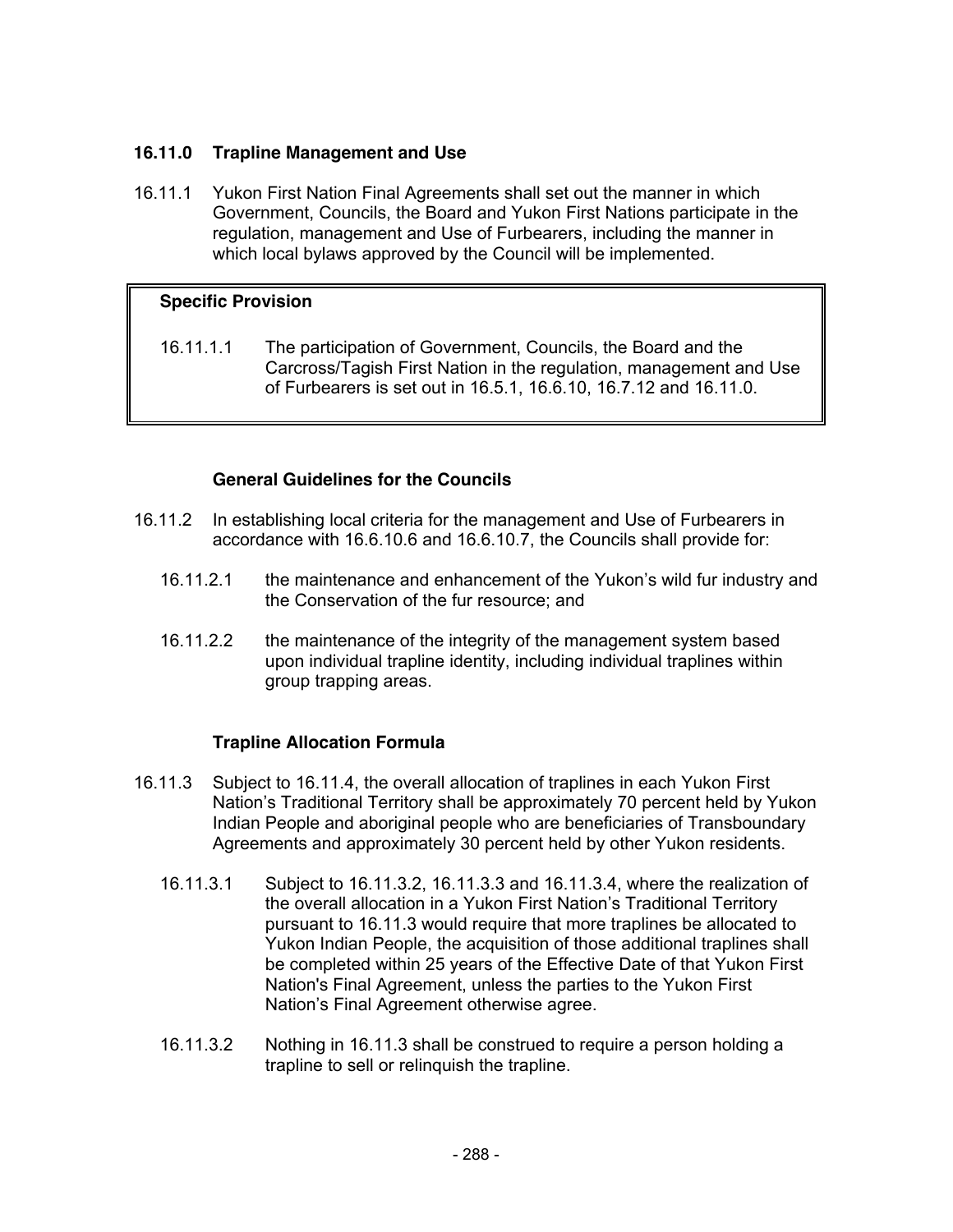- 16.11.3.3 Nothing in 16.11.3 shall be construed to prevent a person holding a trapline, at the Effective Date of the Yukon First Nation Final Agreement of that Yukon First Nation in whose Traditional Territory the trapline is located, from transferring such trapline to a qualified member of the trapper's immediate family.
- 16.11.3.4 The Renewable Resources Council established for the Traditional Territory of a Yukon First Nation described in 16.11.3 shall establish additional criteria for the process by which the transition to the target set out in 16.11.3 is to be achieved, including transfers of traplines other than those pursuant to 16.11.3.3, which also may be permitted notwithstanding 16.11.3.1.
- 16.11.4 The Yukon First Nation Final Agreements for the Vuntut Gwitchin First Nation, the Champagne and Aishihik First Nations, the Teslin Tlingit Council, the Kluane First Nation, the Little Salmon/Carmacks First Nation and the Ross River Dena Council shall set out the overall allocation of traplines including their designation as Category 1 or Category 2 in those Yukon First Nations' Traditional Territories.
- 16.11.5 Except as provided in 16.11.4, where, in a Yukon First Nation's Traditional Territory, the overall percentage of traplines held by Yukon Indian People and aboriginal people who are beneficiaries of Transboundary Agreements is less than 70, that Yukon First Nation's Final Agreement shall set out the process by which the Yukon First Nation or a Yukon Indian Person enrolled under that Yukon First Nation's Final Agreement may acquire additional traplines in order to raise the overall percentage to 70.
- 16.11.6 Up to 70 percent of the traplines in the Traditional Territory of a Yukon First Nation may be designated as Category 1 Traplines.
- 16.11.7 Category 1 Traplines shall be identified in a schedule to the Yukon First Nation's Final Agreement.

# **Specific Provision**

- 16.11.7.1 Category 1 Traplines in the Traditional Territory of the Carcross/Tagish First Nation are identified in Schedule D - Category 1 Traplines, attached to this chapter.
- 16.11.8 A trapline shall be designated Category 1 only with the written consent of the registered holder of that trapline.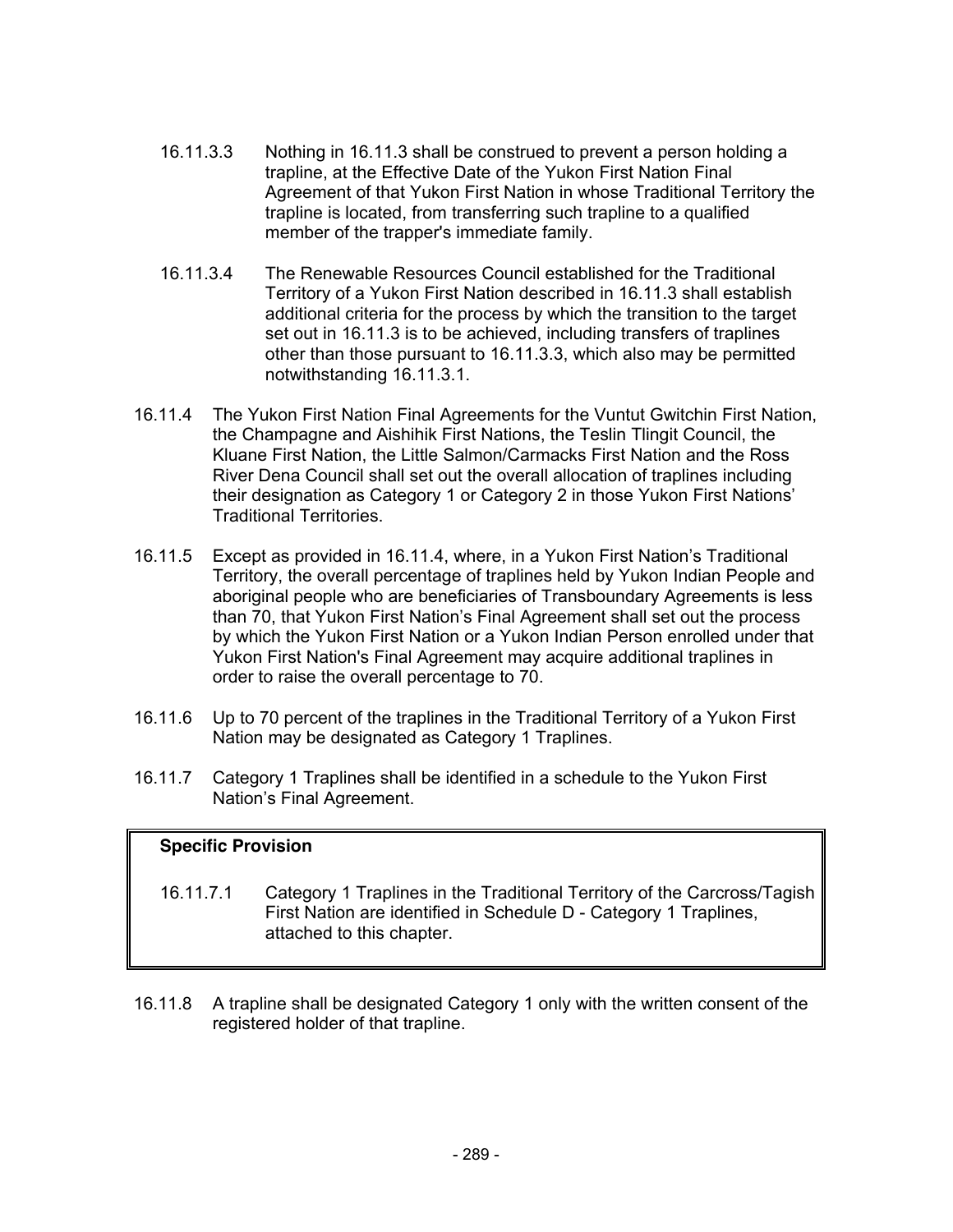16.11.9 Where less than 70 percent of the traplines within a Yukon First Nation's Traditional Territory are designated as Category 1 pursuant to 16.11.7, that Yukon First Nation's Final Agreement shall set out the process by which additional traplines may be designated as Category 1 Traplines.

### **Specific Provision**

16.11.9.1 The process required by 16.11.9 is that the Carcross/Tagish First Nation shall provide Government with proof of the consent required by 16.11.8 and shall provide Government and the Council with notice that it has designated the trapline to be a Category 1 Trapline.

#### **Trapline Allocation Process**

- 16.11.10 The Council shall regularly review the use of traplines and make recommendations to the Minister and Yukon First Nations on the assignment and reassignment of all new, vacant and under-utilized traplines pursuant to criteria that it establishes in accordance with 16.6.10.6 and 16.6.10.7, as follows:
	- 16.11.10.1 new and vacant traplines shall be assigned with regard to criteria established by the Council and, to the extent possible, in accordance with 16.11.3;
	- 16.11.10.2 additional criteria for the allocation of Category 1 Traplines may be established by a Yukon First Nation;
	- 16.11.10.3 Category 1 Traplines may be temporarily assigned to other qualified Yukon residents, but such assignment shall not alter the Category 1 status of the trapline;
	- 16.11.10.4 upon mutual agreement between the trappers concerned, and with the approval of the Council, the Yukon First Nation and the Minister, a trade may be arranged between Category 1 and Category 2 Traplines, with consequent re-designation of the status of the traplines;
	- 16.11.10.5 the Yukon and the Council shall maintain a register of Category 1 and Category 2 Traplines, and the Yukon First Nation shall also maintain a register of Category 1 Traplines;
	- 16.11.10.6 for Category 1 Traplines, the final allocation authority shall rest with the Yukon First Nation;
	- 16.11.10.7 for Category 2 Traplines, the final allocation authority shall rest with the Minister;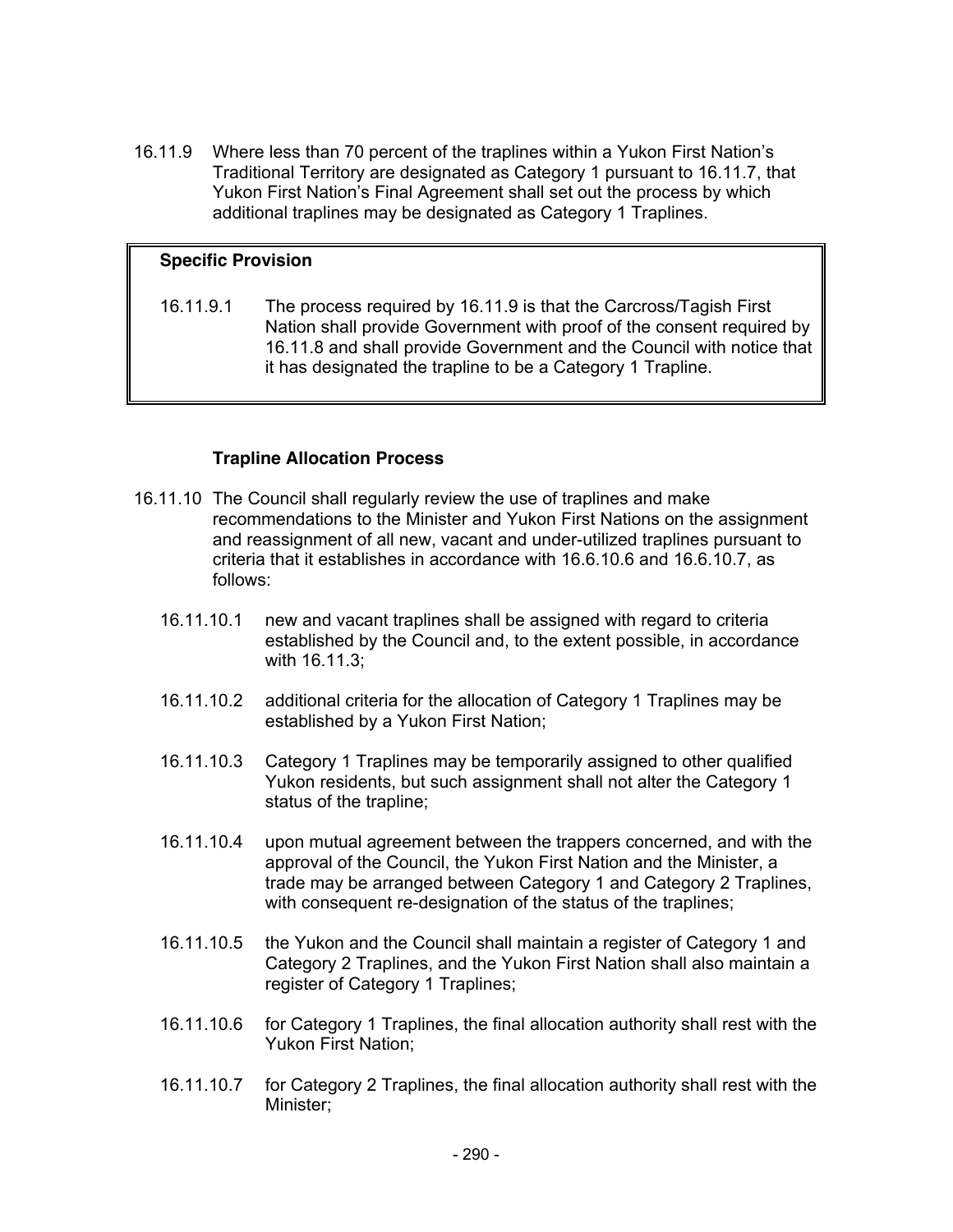- 16.11.10.8 a Yukon First Nation, Government or any affected Person may refer any dispute arising out of 16.11.10 to the dispute resolution process under 26.4.0; and
- 16.11.10.9 a Yukon First Nation Final Agreement may set out additional provisions for trading Category 1 and Category 2 Traplines.

#### **Interim Protection**

16.11.11 The parties to the Umbrella Final Agreement agree not to reduce the number of traplines currently held by Yukon Indian People in a Yukon First Nation's Traditional Territory until the Effective Date of the Yukon First Nation Final Agreement, provided the Yukon First Nation Final Agreement is ratified before May 29, 1994 or within 24 months of commencement of negotiation of that Yukon First Nation Final Agreement, whichever comes sooner.

#### **Trapline Development**

16.11.12 Subject to 6.6.0 and Laws of General Application, holders, other than Yukon Indian People, of traplines on Settlement Land may construct and occupy, on Settlement Land, such cabins as are necessary for the reasonable use and enjoyment of traplines, and may cut necessary trails on their traplines.

#### **Compensation**

- 16.11.13 Yukon Indian People holding traplines whose Furbearer Harvesting opportunities will be diminished due to other resource development activities shall be compensated. Government shall establish a process following the Effective Date of the Yukon First Nation's Final Agreement for compensation, including designation of the Persons responsible for compensation.
	- 16.11.13.1 Nothing in 16.11.13 shall be construed to affect a Yukon Indian Person's right to compensation pursuant to Law before the process in 16.11.13 is established.

### **Government Access**

16.11.14 The designation of a trapline as Category 1 shall not restrict access by Government, in accordance with the provisions of the Umbrella Final Agreement, to that trapline to handle or collect animals for scientific or management reasons.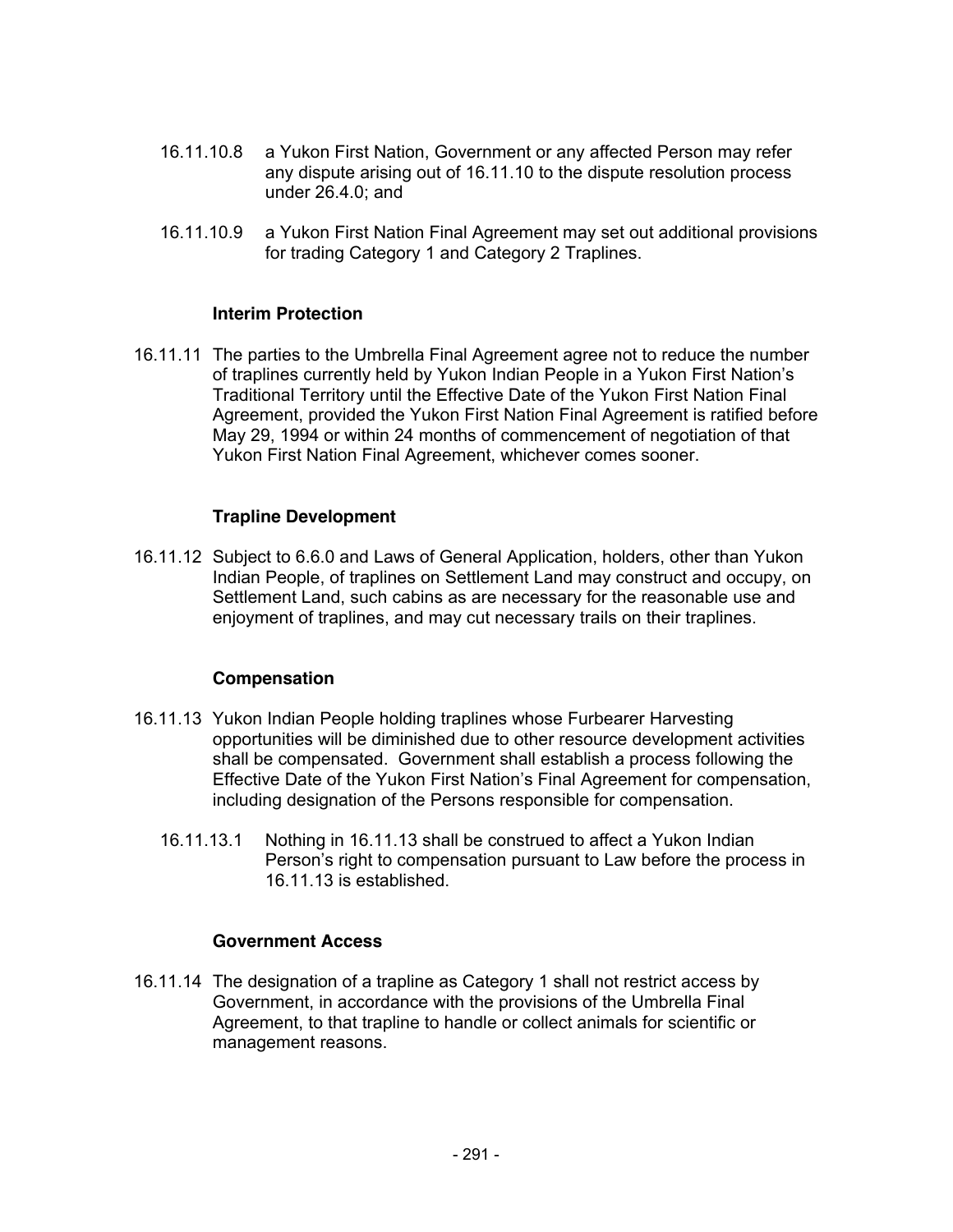### **16.12.0 Access for Wildlife Harvesting on Settlement Land**

- 16.12.1 Any trapper whose trapline is wholly or partially on Settlement Land shall continue to exercise all rights as a trapper to his or her existing trapline without fee in accordance with Settlement Agreements and Laws of General Application and bylaws established by the Council.
- 16.12.2 Where a Category 2 Trapline lies wholly or in part on Settlement Land, the holder of the trapline shall elect either to:
	- 16.12.2.1 retain that portion of the trapline on Settlement Land and exercise the rights pursuant to 16.12.1;
	- 16.12.2.2 make the trapline available for exchange for another trapline; or
	- 16.12.2.3 sell that portion of the trapline on Settlement Land to the affected Yukon First Nation.
- 16.12.3 Subject to 16.12.4 and 16.12.10, any Person has a right of access to enter and stay on Undeveloped Category B Settlement Land without the consent of the affected Yukon First Nation for the purpose of non-commercial Harvesting of Fish and Wildlife, if permitted by, and in accordance with Laws which apply to lands under the administration and control of the Commissioner.
- 16.12.4 The Minister of the Yukon responsible for Fish and Wildlife may, on his own initiative or at the request of a person or entity holding title to any Parcel which is or was Category B Settlement Land from which the Public Access for Wildlife Harvesting is reserved, release and discharge the Public Access for Wildlife Harvesting in respect of that Parcel in whole or in part on such terms and conditions as he decides.
- 16.12.5 Subject to Settlement Agreements, and notwithstanding a Yukon First Nation's ownership of the Bed of waterbodies set out in Chapter 5 - Tenure and Management of Settlement Lands, Government reserves the right to manage the fishery and to determine who may fish in those waterbodies which are adjacent to a Waterfront Right-of-Way.
- 16.12.6 Where a Yukon First Nation owns the Bed of a waterbody and there is no adjacent Waterfront Right-of-Way, that Yukon First Nation has an exclusive right to fish in that portion of the Bed of the waterbody owned by the Yukon First Nation unless otherwise agreed in Settlement Agreements.